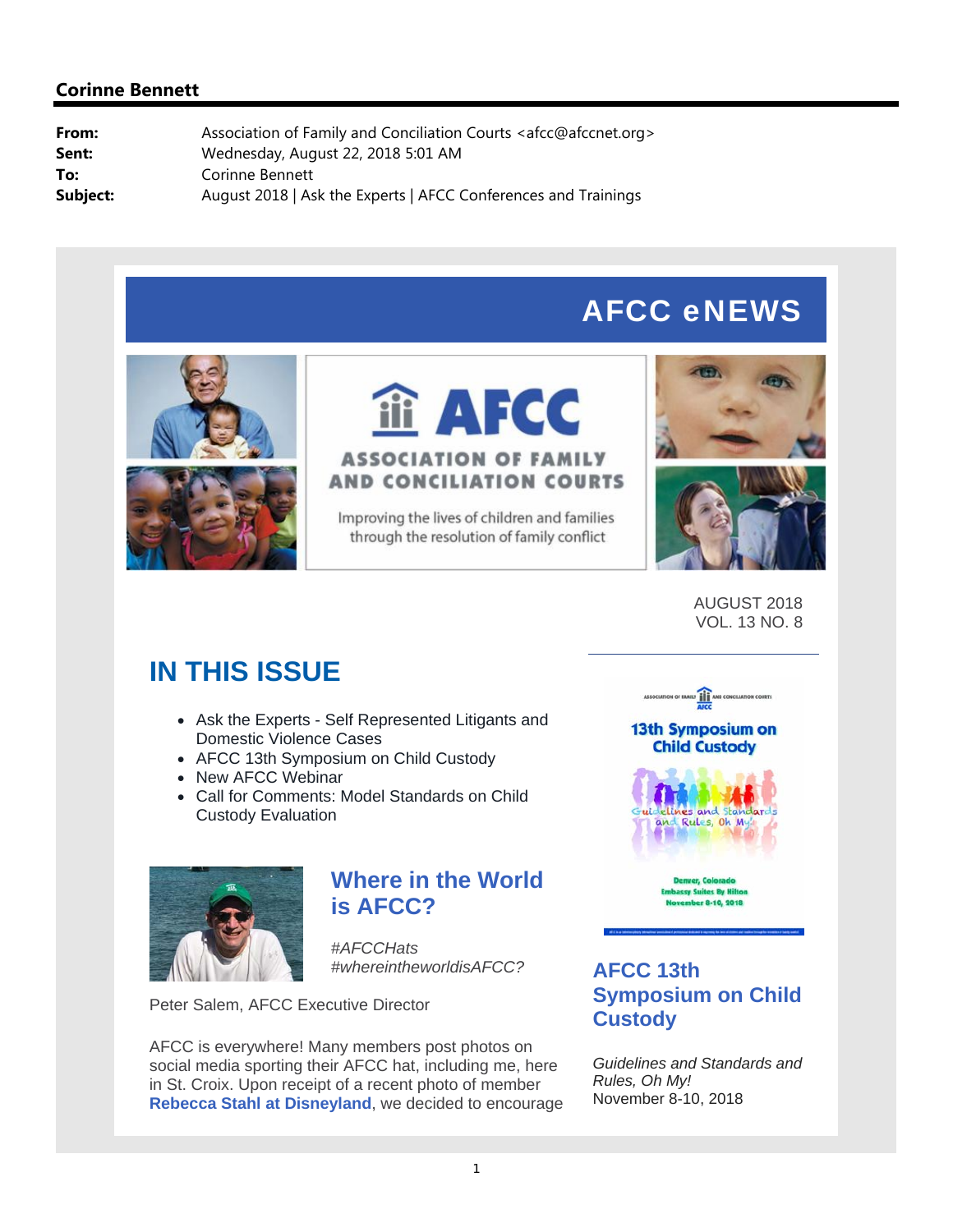members to share their adventures. So, if you are out and about (vacation, court, wherever) with an AFCC hat, please email a photo and location to **Corinne Bennett** and we'll feature it on the **AFCC Facebook page** and social media. *An award for the best picture will be presented at the annual conference in Toronto!* Shameless efforts to sway the judges with photos of cute

children or pets are encouraged. When posting on social media, please tag #AFCCHats and #whereintheworldisAFCC?

# *Ask the Experts*  **Top Ten Tips for Courts to Better Serve Self-Represented Litigants in Domestic Violence Cases**

*Kate Wurmfeld, Esq.*

The Center for Court Innovation convened a group of national leaders in developing and implementing programs designed to assist self-represented litigants. We asked them to identify underlying core values or fundamental principles, as well as critical strategies that are particularly useful in responding to domestic violence cases. We also collected examples from courts around the country that are working hard to improve access to justice for self-represented litigants in domestic violence cases. Here are ten tips and the full guide that resulted from this gathering.

Read more

# **13th Symposium on Child Custody**

*Guidelines and Standards and Rules, Oh My!* November 8-10, 2018 Embassy Suites by Hilton Denver Downtown Hotel Denver, Colorado

#### **Registration Now Open**

The symposium **program brochure is available online**  and registration is open. There are over 40 sessions, featuring an exciting array of topics for psychologists, mental health professionals, lawyers, mediators, counselors, social workers, and others who work with separating and divorcing families. Topics include parentchild contact problems, restorative justice, model standards of practice, and more!

Embassy Suites by Hilton Denver Downtown Hotel Denver, Colorado

#### **AFCC Chapter Conferences**

## Washington Chapter Annual **Conference**

September 22, 2018 Washington Athletic Club Seattle, Washington

#### Florida Chapter Annual **Conference**

September 26-28, 2018 The Florida Hotel and Conference Center Orlando, Florida

#### Wisconsin Chapter Annual **Conference**

September 28, 2018 Crowne Plaza Madison, Wisconsin

#### Indiana Chapter Annual

**Conference** September 28, 2018 The IndyBar Venue Indianapolis, Indiana

## Illinois Chapter Annual

**Conference** October 19, 2018 Chicago, Illinois

#### Ontario Chapter Annual

**Conference** October 19, 2018 The Toronto Reference Library toronto, Ontario

#### New York Chapter Annual

**Conference** November 18, 2018 University at Buffalo School of Law Buffalo, New York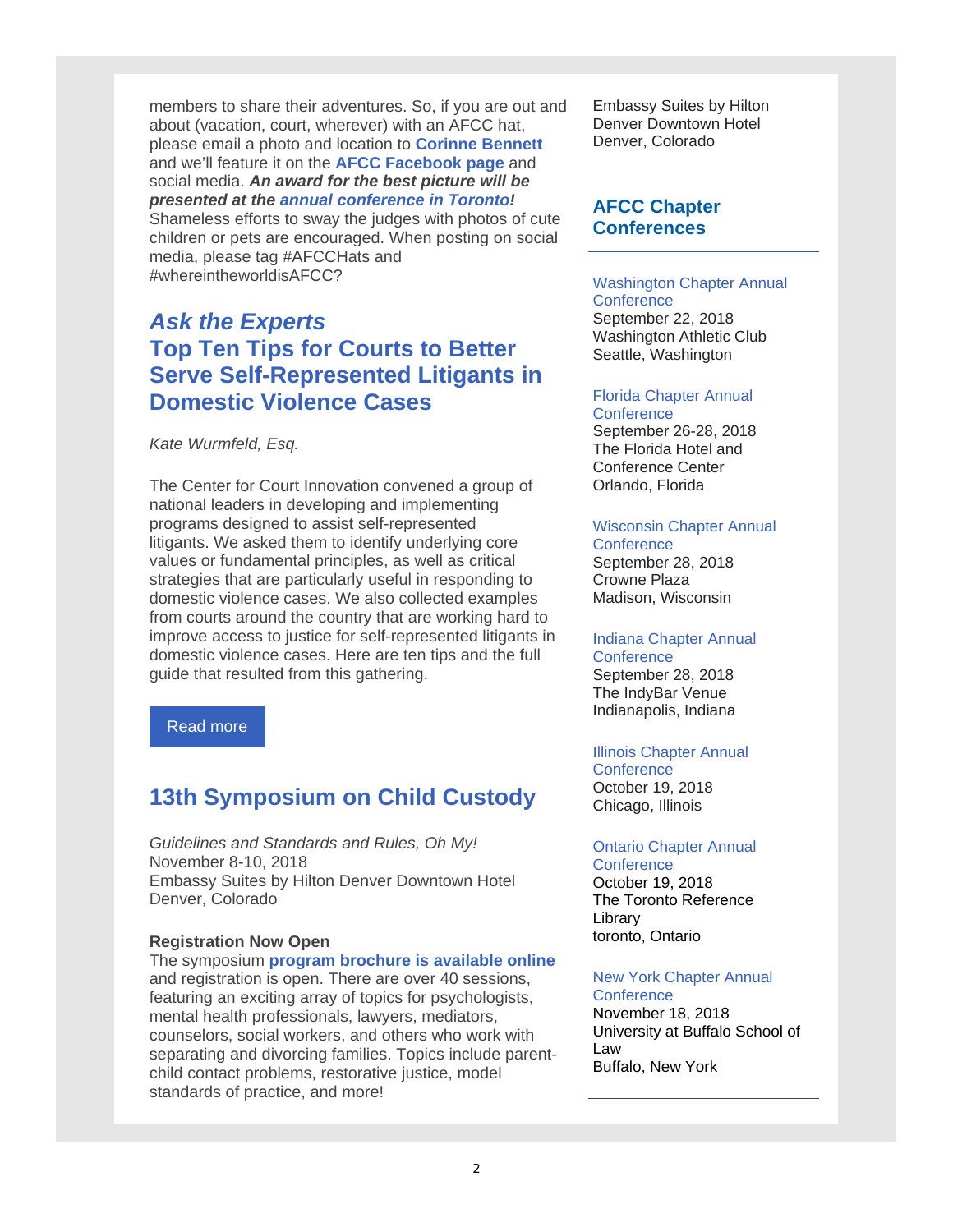

#### **Book Your Hotel Room**

The Embassy Suites by Hilton Denver Downtown Hotel is offering a special rate to AFCC attendees of \$179/night for single or double occupancy. Rooms are selling very quickly so reserve your room today! On October 17, 2018, any unreserved rooms in the AFCC block will be released and the special rate will no longer be guaranteed. Make your reservation by calling 1-800-445-8667 and request the AFCC special rate or **reserve online**.

#### **Apply for a Symposium Scholarship by September 7**

Scholarships assist recipients with the cost of symposium attendance. Scholarships include pre-symposium institute registration, symposium registration, welcome reception, Friday's luncheon, access to the hospitality suite, and a certificate of attendance. The deadline to apply is **September 7, 2018**. A limited number of scholarships are available. If you have any questions, please contact **Corinne Bennett**.

#### Apply today!

# **New Family Court Review App**



With the new FCR app, you can download and save articles to your mobile device and receive alerts when new issues are available.

To access the app, **click here** for instructions.

As always, you can access the *Family Court Review* online through the AFCC website by **clicking here**.

# **A Call for Comments on the Model Standards on Child Custody Evaluation**

AFCC is conducting a review of its **2006 Model Standards of Practice for Child Custody Evaluation** and is inviting comments from all AFCC members. If you would like to contribute, please complete this **online survey** and submit all comments by **September 15, 2018**. Thank you for your assistance.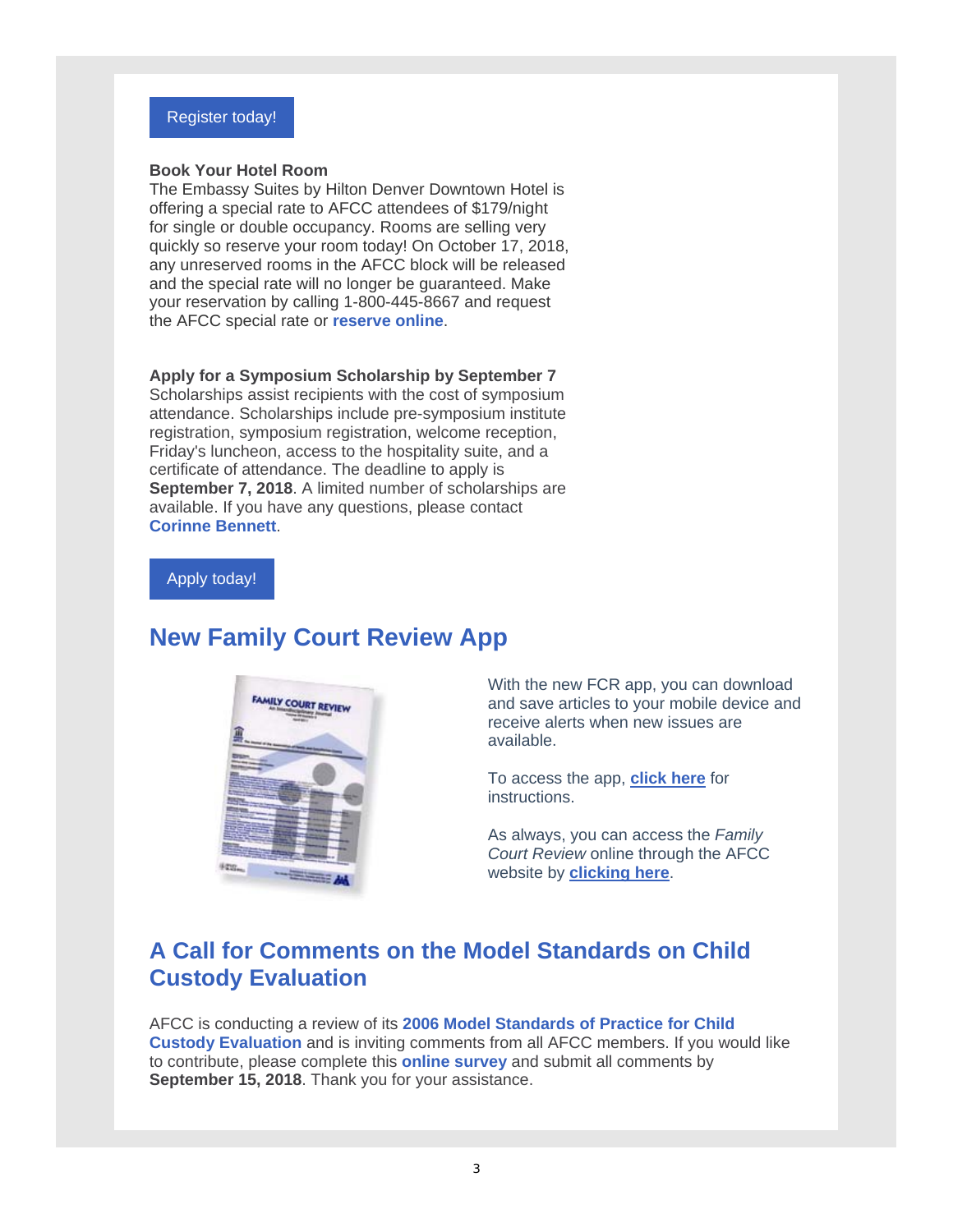

# **AFCC Webinar Corner**

**Online Dispute Resolution** Colin Rule, MPP September 12, 2018, 1:00-2:00pm Eastern time USA

**Registration** is now open!

If you missed this month's webinar, International Child Abduction Mediation, **AFCC members may access the recording for free, along with all other previous webinars** through the **Member Center** of the AFCC website. Not a member? Click here to join today!

# **December Trainings**

**Registration is now open for the December trainings**, sponsored by AFCC and the University of Baltimore School of Law.

**Parenting Coordination: Essential Tools for Conflict Resolution** Mindy F. Mitnick, EdM, MA December 3-4, 2018

**Advanced Issues in High Conflict Child Custody Cases** Robin M. Deutsch, PhD, ABPP December 5-6, 2018

View the brochure

Register today

## **Member News**

**Melissa A. Kucinski, JD, MA**, an attorney and mediator in Washington, D.C. and Maryland just published *A Practical Handbook for the Child's Attorney: Effectively Representing Children in Custody Cases* Melissa shares information, advice, and war stories on topics ranging from standards, model acts, and ethics to practical issues such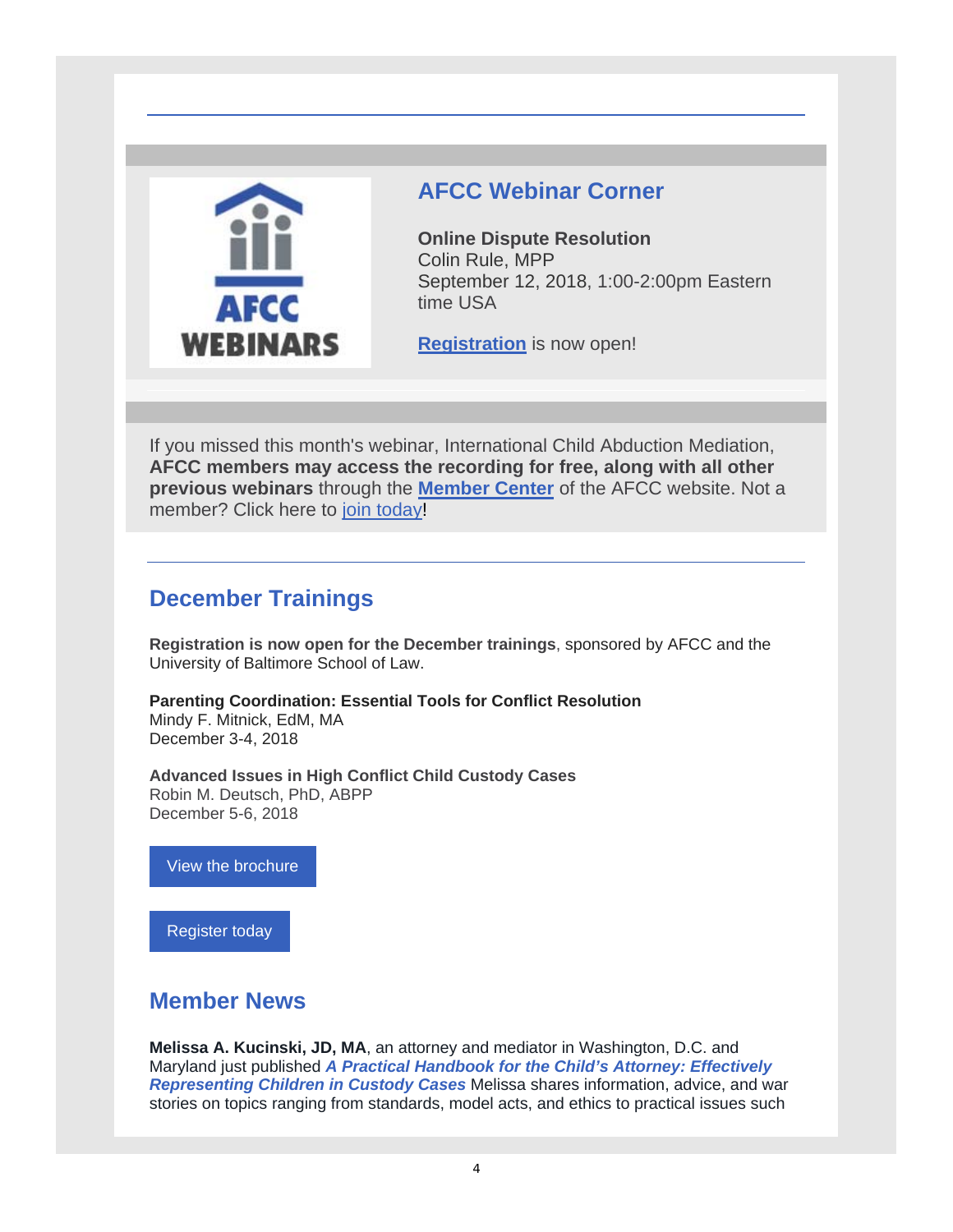as information gathering, negotiation, settlement, and litigation. Her book helps the family lawyer effectively problem-solve when representing the child in a custody case, and gives insight on how to work with child's counsel when your case involves one.

**Norma C. Izzo, JD** was recognized as a most influential woman in Arizona business. As chair of Jennings Strouss' family law and domestic relations practice, Norma focuses her practice on pre-marital planning, complex divorce litigation and asset division, child custody, parenting time, child support, and spousal maintenance. To read more about Norma, **click here**. Congratulations, Norma!

**Lauren Behrman, PhD** and **Jeff Zimmerman**, **PhD** have recently published a book for high conflict parents with tools and strategies for recovery during and after divorce. The book, entitled *Loving Your Children More than You Hate Each Other*, is available on Amazon and through the publisher, New Harbinger publications.

Former AFCC President **Linda Fieldstone, MEd,** received the Sharon Press Award awarded by the Florida Dispute Resolution Center in Orlando. She was honored for her vision, integrity and devotion, to conflict resolution. Congratulations, Linda!

**Beth F. McCormack, JD,** AFCC Illinois Chapter President, was recently honored as one of 2019 BEST LAWYERS. Recognition by Best Lawyers is based entirely on peer review. Congratulations, Beth!

# **Submit a Proposal to Present at the AFCC 56th Annual Conference in Toronto, Canada**

*The Future of Family Justice: International Innovations* May 29-June 1, 2019 Westin Harbour Castle Toronto, Ontario, Canada

AFCC is accepting proposals for 90-minute workshops through October 4, 2018. Numerous innovative processes have emerged to meet the needs of rapidly changing families and the family justice system. This conference will convene the best of our global partners to share pioneering efforts taking place world-wide. To view the call for proposals, **click here**.

**Conference sponsorships are available**. Whether your marketing budget is \$500 or \$25,000, there is a sponsorship level for you! More than 1,100 participants are expected to attend. Conference presenters include leaders in the field, authors, and researchers who conduct landmark studies, leading policymakers, trainers, and program directors, are responsible for selecting programs and products for agencies, firms, and courts. For more information, please contact AFCC Program Coordinator, **Corinne Bennett**.

Submit a proposal

**AFCC – Maryland Chapter: Ambassador Program**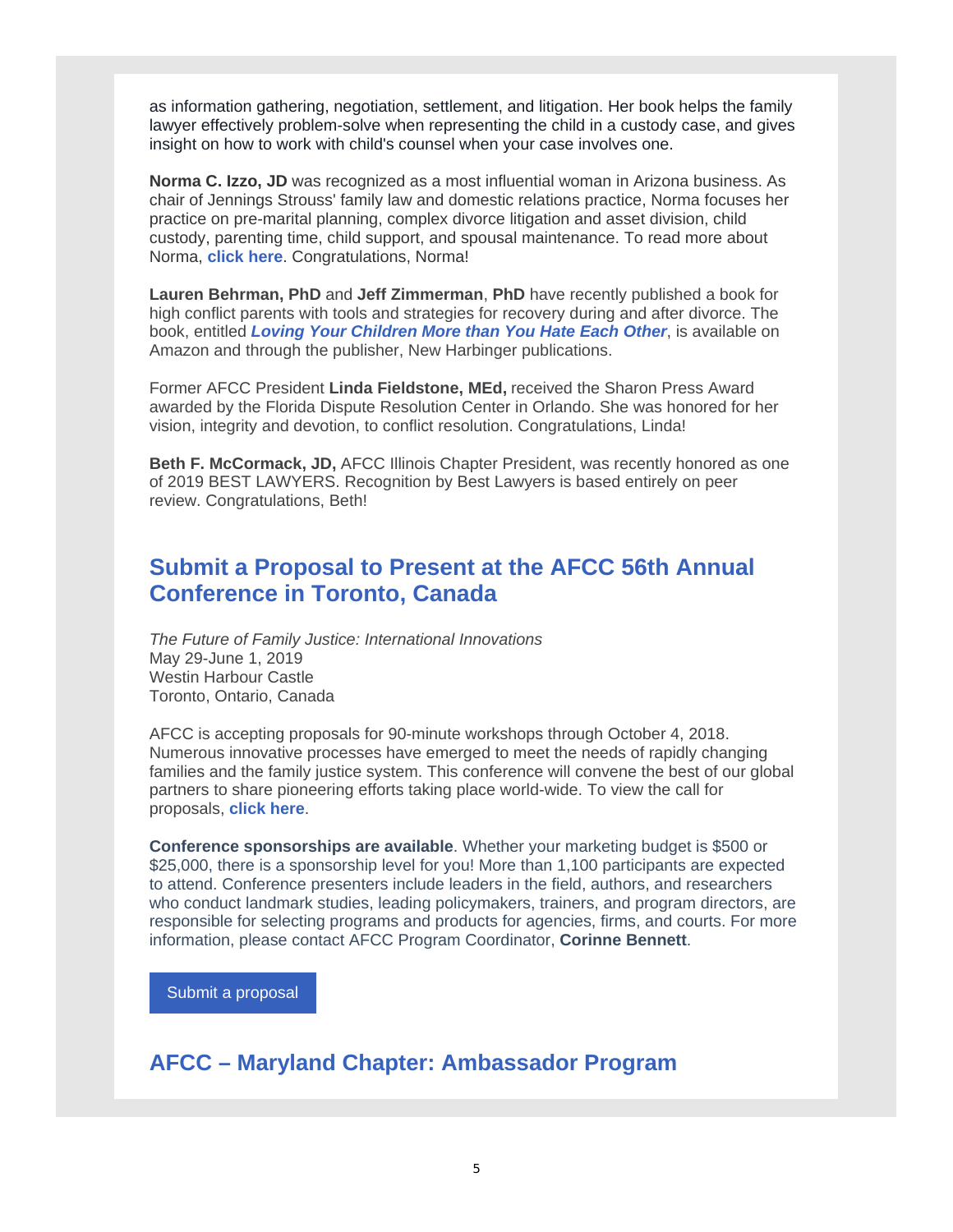To truly meet the needs of family law professionals and families of separation and divorce across the state, the Maryland Chapter of AFCC created the Ambassador Program. The Ambassador Program is a mechanism by which AFCC will provide concrete and realistic opportunities for statewide participation in continuing education and program involvement.

Read more

## **Chapter News**



Meet **Simone Haberstock**, President of the **Missouri Chapter**

Read more



Meet **Jack DeWalt**, President of the **Minnesota Chapter**

Read more

#### **AFCC eNEWS**

The AFCC eNEWS is the monthly e-newsletter of the Association of Family and Conciliation Courts. The eNEWS provides up-to-date information for professionals including practice tips, case law and research updates, international news and the latest initiatives in family law and conflict resolution. The AFCC eNEWS is free and you do not need to be a member of AFCC to subscribe. **Subscribe here**. AFCC members are free to share eNEWS content.

**EDITOR:** Leslye Hunter

**ASSOCIATE EDITOR:** Corinne Bennett

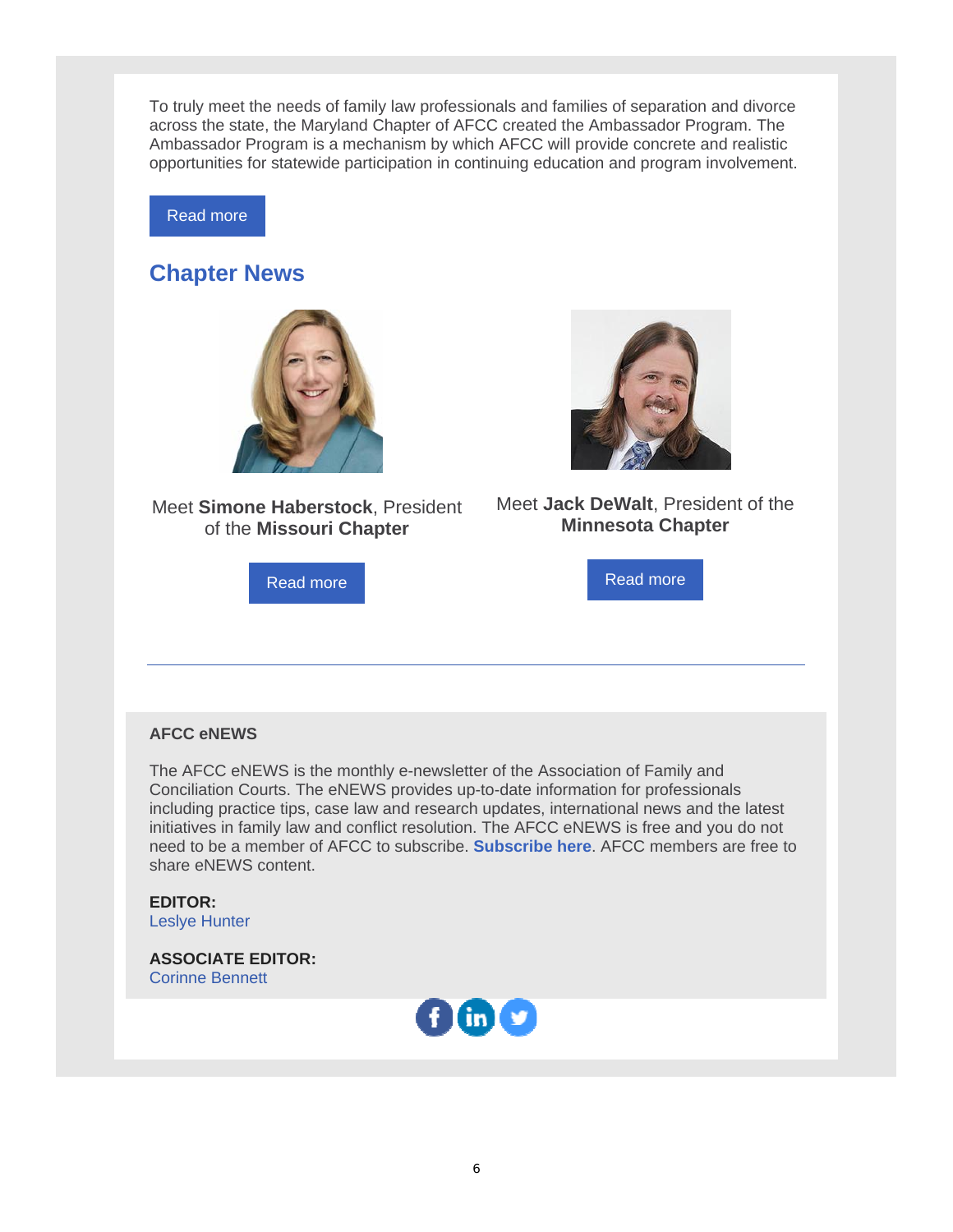Association of Family and Conciliation Courts (AFCC) | 6525 Grand Teton Plaza, Madison, WI 53719

Unsubscribe cbennett@afccnet.org

Update Profile | About our service provider Sent by afcc@afccnet.org in collaboration with

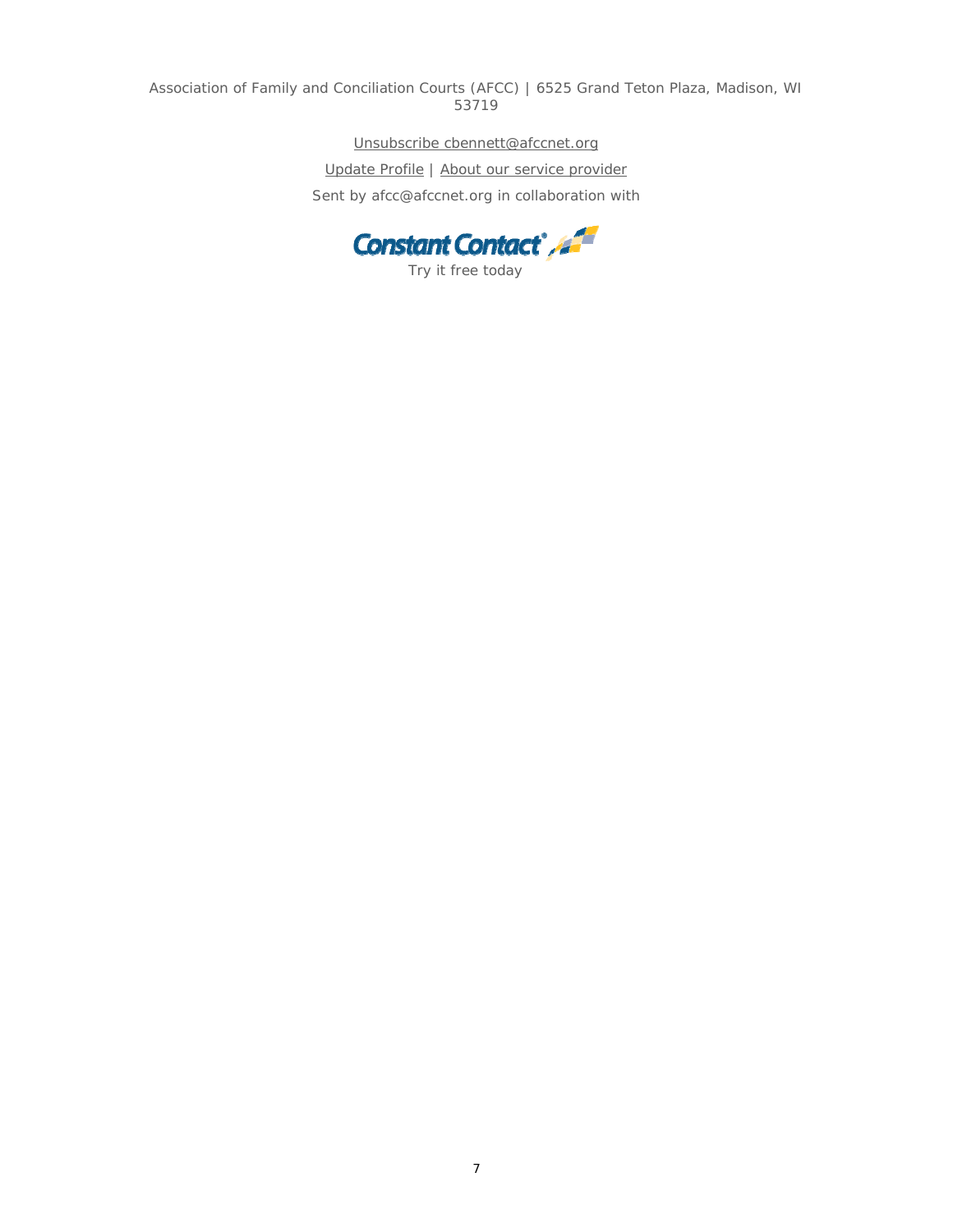

13 NO.  $\beta$ AUGUST 2018

# **Ask the Experts**

# **Top Ten Tips for Courts to Better Serve Self-Represented Litigants in Domestic Violence Cases**

*Kate Wurmfeld, Esq.*

### **1. Remember these fundamental principles**

Ensure that policies and practices for serving self-represented litigants, particularly victims of domestic violence, promote principles of procedural justice (voice, respect, understanding, neutrality and helpfulness), aim to eliminate bias, provide culturally responsive services and are trauma informed.

### **2. Design strategies for remote information gathering**

Litigants often look for resources before starting a case—and this can be a critical time for victims of domestic violence—so courts should consider strategies to assist at this stage of the process, including providing web-based and telephone services, utilizing law help and establishing remote locations staffed by advocates where victims can be supported and connected to services.

### **3. Make sure your court house is welcoming**

What happens when litigants walk through the court house doors—the greeting and assistance they receive, their ability to read any signage, and other aspects of the experience—is critical to how accessible the court process will be and whether victims in particular will view the court as a useful resource. Courts should consider creating a welcome center or help desk, design clear signage and welcoming waiting areas, provide space for community providers and establish a child care center.

### **4. Establish a self-help center**

Self-help centers are offices located in the court that serve as a central place for providing information and assistance to domestic violence victims. They should be easy to locate, fully integrated into courthouse operations, and supervised by attorneys so that any dissemination of legal advice is properly provided. Self-help centers can provide a variety of services, including assistance drafting petitions, staff to explain forms and procedures, written materials on how cases are processed, information to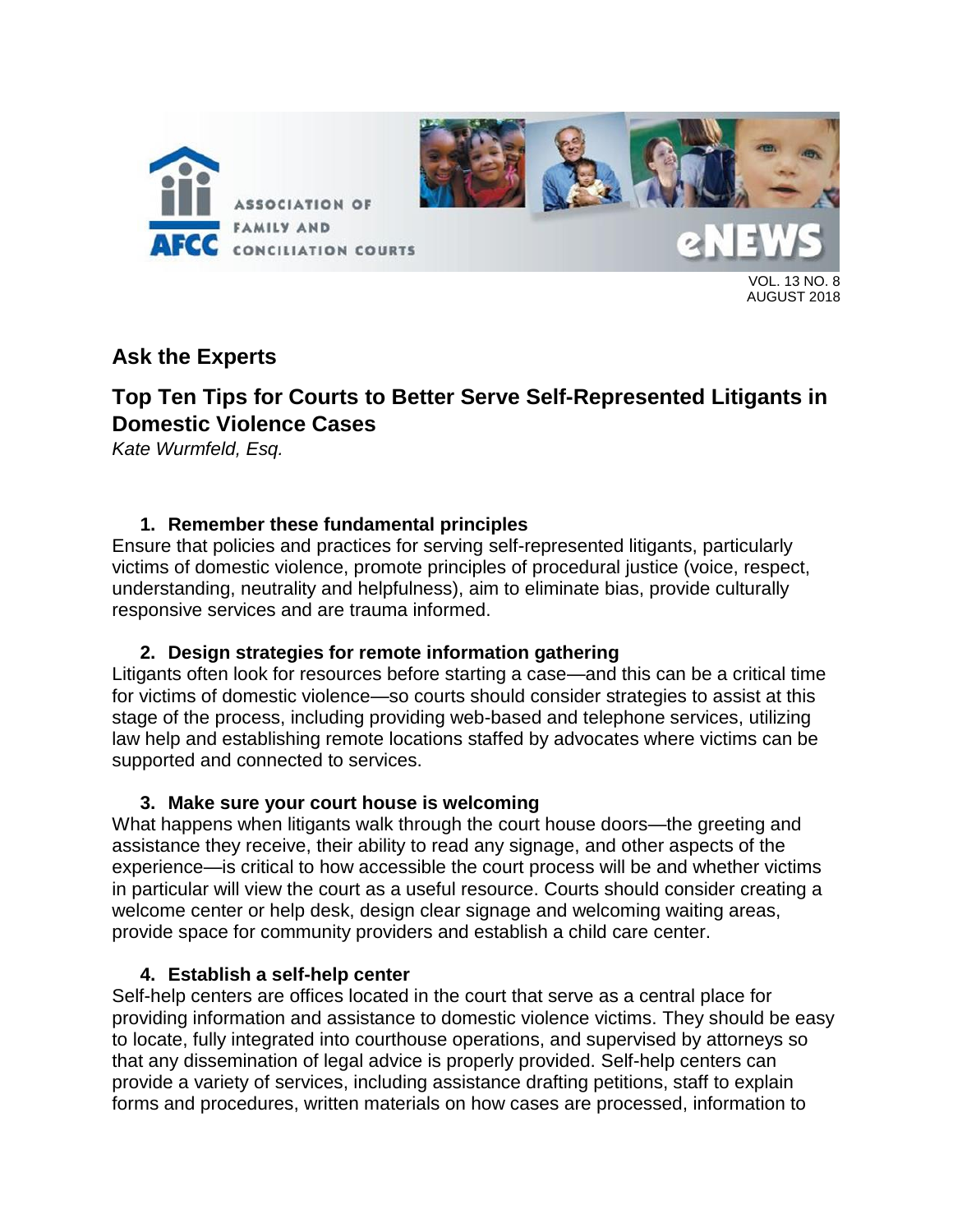assist self-represented litigants throughout the litigation, and referrals to civil legal and other community services.

### **5. Provide remote/electronic filing and participation in hearings**

Electronic filing of pleadings has been implemented by a growing number of courts across the country and can save time and resources, enhance access to court documents, and minimize lost and misfiled documents, among others. But special considerations apply in the context of domestic violence cases, especially when one or both of the parties are self-represented. To ensure that an e-filing system promotes and does not undermine the fundamental principles described above, courts should make sure that the use of technology does not replace human contact and that victims still have an opportunity to connect with an advocate at all stages of the process.

### **6. Streamline court processes and forms**

Streamlining court processes, as well as the forms and other documents that people must file with the court, can dramatically improve access to justice for litigants in domestic violence proceedings. Courts should engage in a careful examination of their procedures, including how hearings are scheduled, to determine whether changes could be made to reduce the number of hearings or to eliminate litigants' need to spend hours at the courthouse to participate in hearings (or to make return trips as a result of adjournments or for other reasons). There should also be a clear process for notifying the court if unable to appear or to request a continuance.

### **7. Find ways to maximize legal services**

Since 3 out of 5 litigants in civil cases nationally are self-represented, communities are finding creative ways to provide legal assistance short of full representation and have come up with many ideas to fill the gaps left by a lack of access to lawyers. While full legal representation for all litigants who desire a lawyer is optimal, less comprehensive but more readily available forms of legal assistance may make a real difference for victims.

### **8. Ensure the court room is a safe and accessible space**

Judges and court staff can take a number of steps to ensure that self-represented litigants in domestic violence cases experience the courtroom as a safe environment that adheres to all of the tenets of procedural justice (voice, respect, understanding, and neutrality), and that is culturally responsive, linguistically accessible, and traumainformed in its actions.

## **9. Provide assistance in enforcement and modification matters**

The decision to enforce, modify, or withdraw a protection order is complicated even with access to legal counsel. Therefore, courts should examine their processes for providing assistance to self-represented litigants post disposition and ensure that they maximize informed decision-making, safety and autonomy for victims, as well as clarity for the other side regarding his or her responsibilities and options for modification.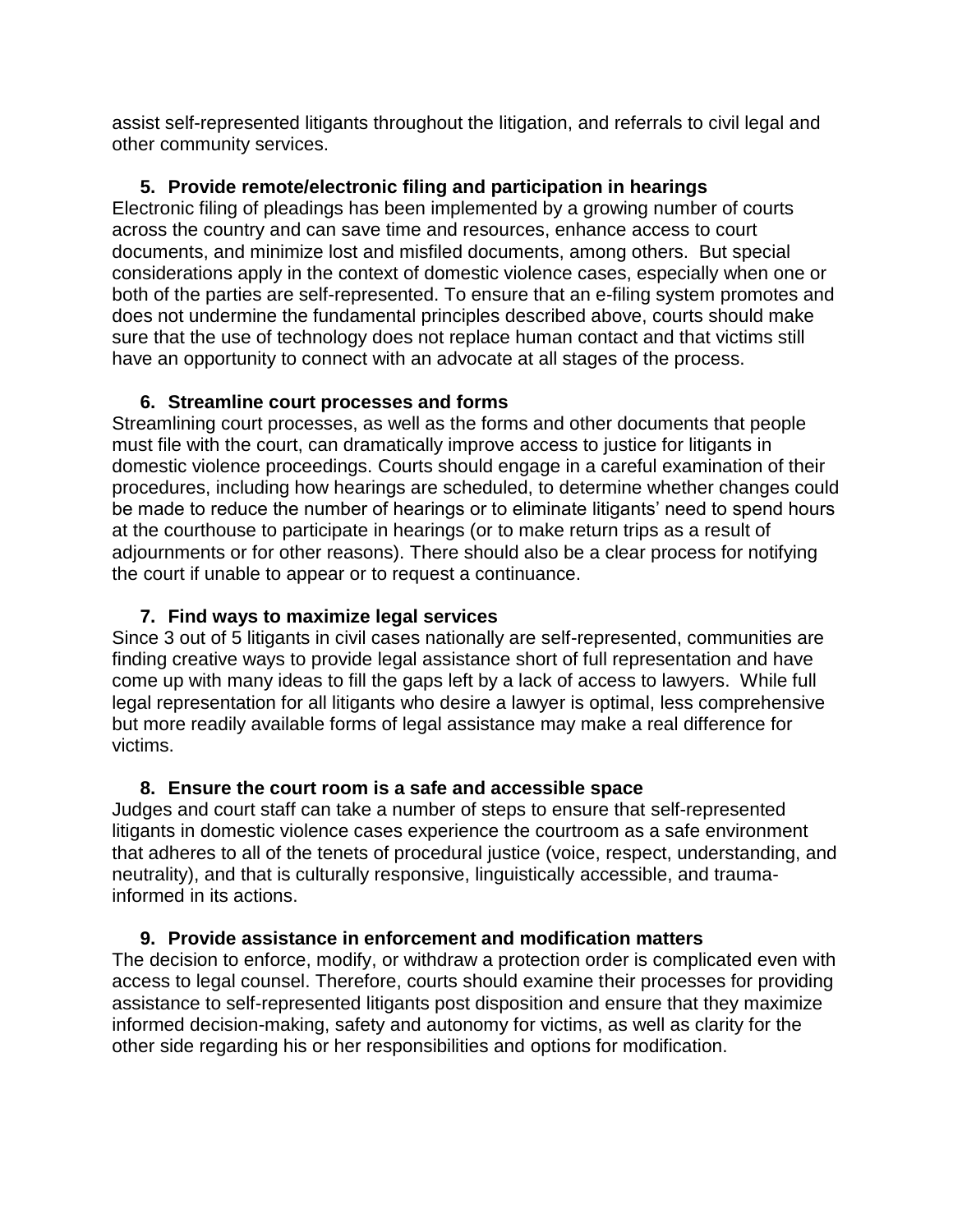#### **10.Engage in a planning process**

Planning for how to improve services and experiences for self-represented litigants in domestic violence cases should involve an assessment of what the needs and gaps are for those accessing your system. Consider conducting a system-wide needs assessment of your jurisdiction's response to self-represented litigants. There may be opportunities to modify or enhance existing policies and practices, as well as to develop new programs to better respond to the unique needs of litigants in domestic violence cases. You can find the full guide, *Assisting Self-Represented Litigants in Domestic Violence Cases,* at [https://www.courtinnovation.org/publications/assisting-srl-dv-cases](https://www.courtinnovation.org/publications/assisting-srl-dv-cases-recommended-strategies)[recommended-strategies.](https://www.courtinnovation.org/publications/assisting-srl-dv-cases-recommended-strategies) For training and technical assistance, contact the Center for Court Innovation at [dvinfo@cci.org.](mailto:dvinfo@cci.org)

*Kate Wurmfeld, Esq. is the Associate Director of Family Court Programs at the Center for Court Innovation (CCI). In this role, Kate oversees CCI's Family Court operating projects and provides national technical assistance and strategic planning advice to courts wishing to improve their response to domestic violence. Kate has extensive experience providing direct legal services on cases involving domestic violence, most recently as a supervising attorney for Matrimonial and Family Law at New York Legal Assistance Group, where she handled divorce, custody, orders of protection and support matters in Supreme and Family Court throughout NYC. In addition to providing direct legal services, Kate also provided supervision to staff attorneys, law students and volunteers, taught clinical seminars and provided training for outside organizations, community groups and law firms. Kate has also served as Co-chair for the Lawyers Committee Against Domestic Violence, where she was active in planning the annual Fordham Forum on Domestic Violence, as well as other professional trainings, and promoting legislative and policy initiatives impacting survivors of domestic violence. Kate graduated from Seton Hall Law School and Oberlin College.*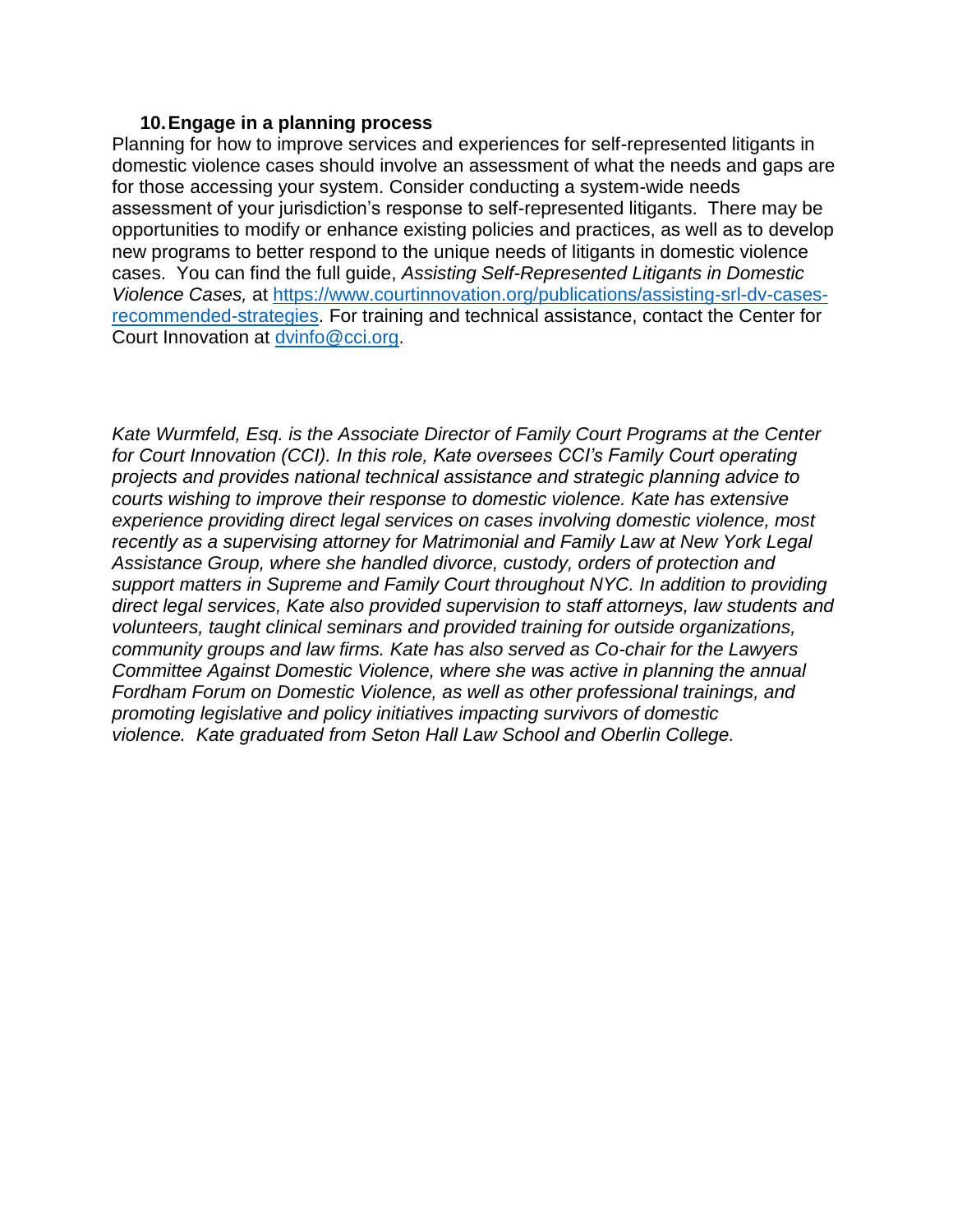

CONCILIATION COURTS

VOL. 13 NO. 8 AUGUST 2018



**Meet Jack DeWalt, President of the Minesotta Chapter**

Jack has been practicing law for 16 years, and during that time he has successfully represented hundreds of clients in all forms of litigation and settlement negotiations at both the district court and appellate levels. His varied background has allowed him the opportunity to litigate cases throughout both metropolitan and greater Minnesota, as well as Wisconsin and in numerous tribal courts. He began his legal career with Legal Aid before transitioning to private practice where he is now in business with his two partners and friends. Jack is a frequent speaker and presenter on various legal topics, has received professional recognition for his work including being selected for inclusion in the Top 100 Minnesota Super Lawyers list in 2018, and currently helps teach family law as an adjunct professor with Mitchell Hamline School of Law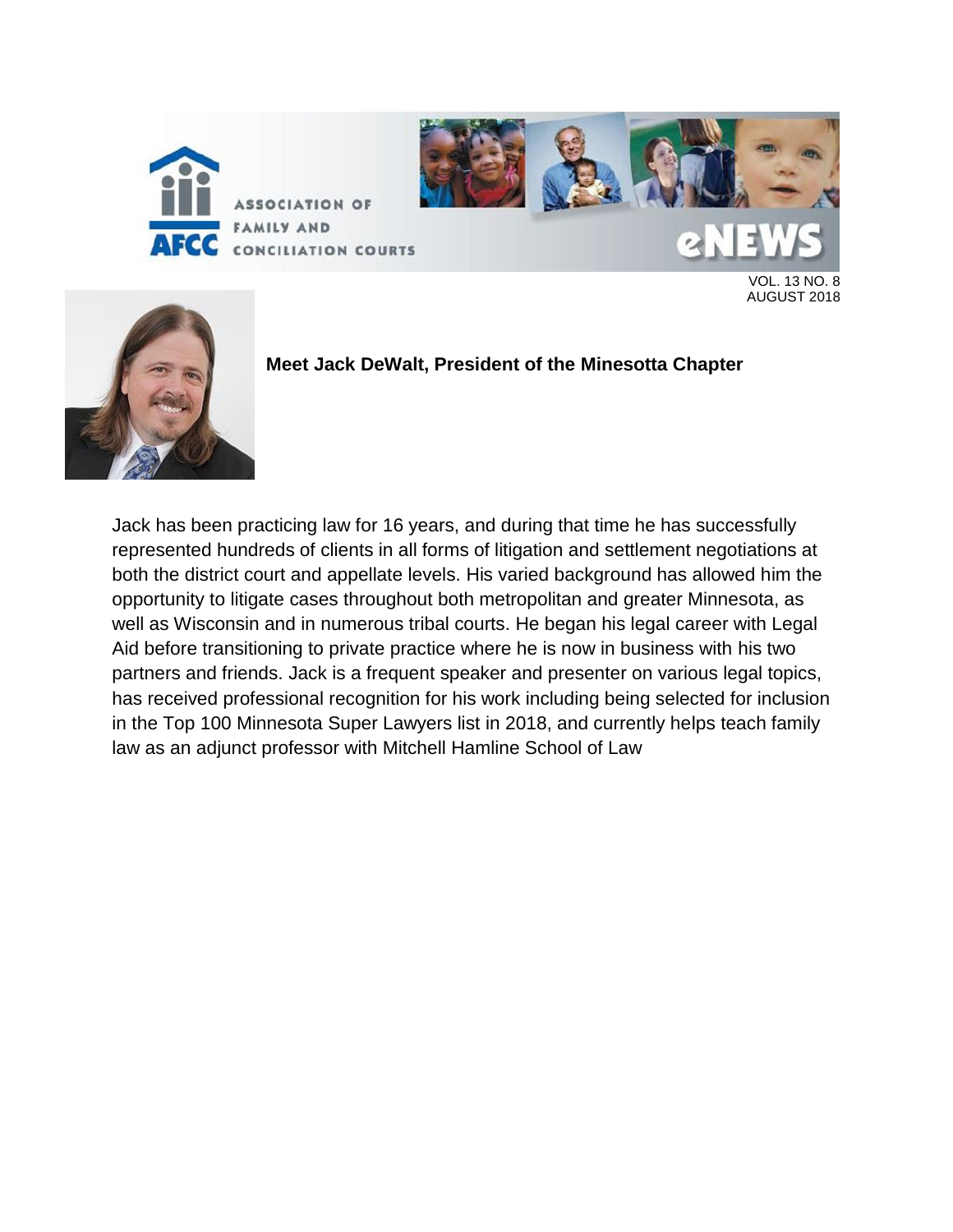



VOL. 13 NO. 8 AUGUST 2018



**Meet Simone Haberstock, President of the Missouri Chapter**

Simone Haberstock graduated from Saint Louis University School of Law in 1991 and completed her Masters of Law in Dispute Resolution at University of Missouri-Columbia School of Law in 2013. She is a mediator, attorney and parenting coordinator in St. Louis, Missouri and has worked in public interest law, private practice, and taught as an adjunct professor. She completed Missouri's first academically approved research on the state's model for parenting coordination in 2013 while completing her masters work and currently serves on St. Louis County Circuit Court's Parenting Coordination and Mediation Oversight Committee. She also provides civil and family mediation training for law school students and professionals and has contributed to the development and design of court-connected mediation for indigent litigants. She authored the original "Retirement Benefits" Chapter for the Missouri Bar Elder Law Attorney's Desk book and has served for many years on the Missouri Bar's Family Law Conference Planning Committee.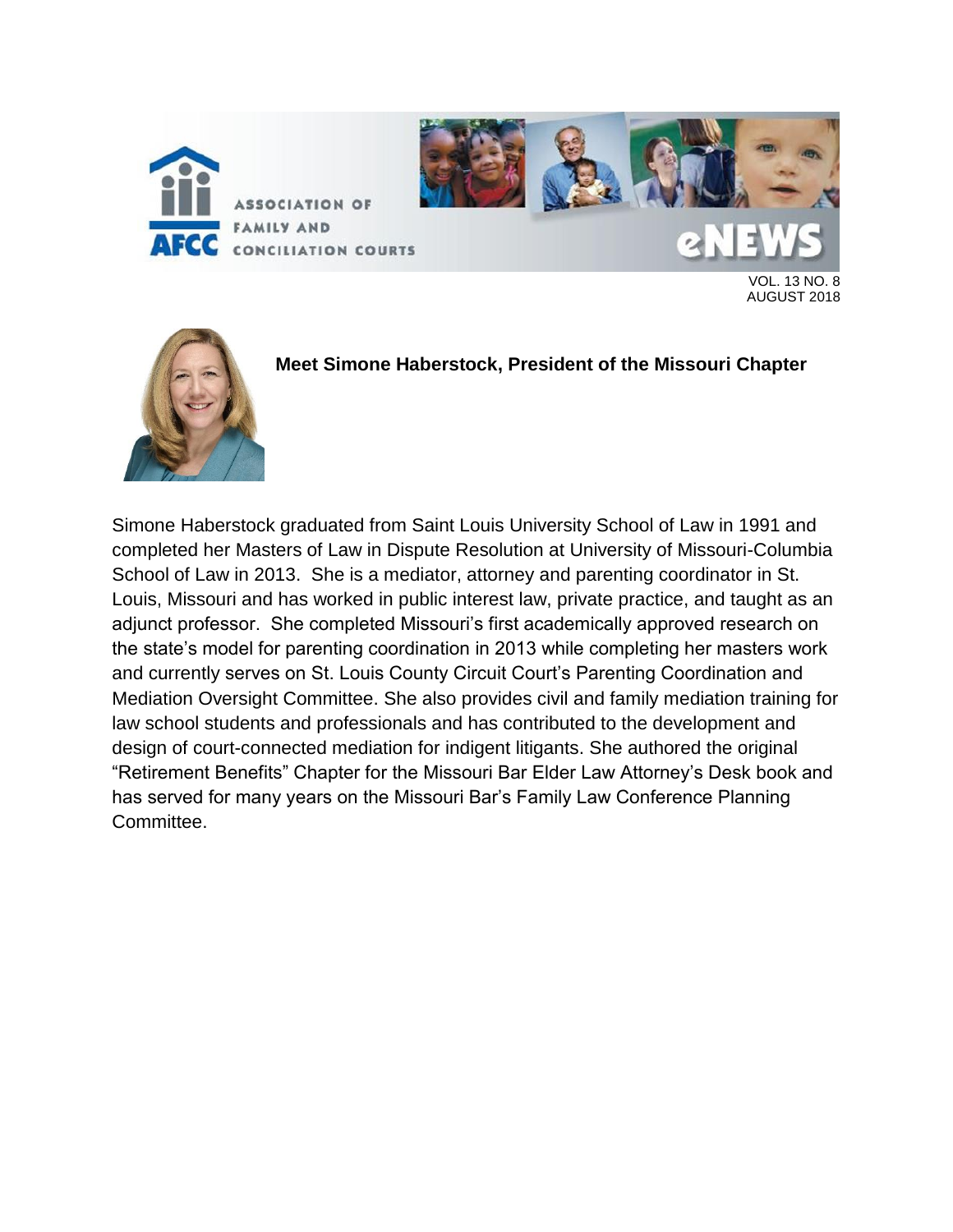

VOL. 13 NO. 8 AUGUST 2018

# **AFCC – Maryland Chapter: Ambassador Program**

To truly meet the needs of family law professionals and families of separation and divorce across the state, the Maryland Chapter of AFCC created the Ambassador Program. The Ambassador Program is a mechanism by which AFCC will provide concrete and realistic opportunities for statewide participation in continuing education and program involvement. Each judicial circuit in Maryland has an assigned ambassador who regularly meets with other judicial circuit ambassadors that make up the Ambassador Board. Each Ambassador has been tasked with forming a circuit committee consisting of AFCC members within the same circuit and ideally each committee will include at least one member from each county or region of that circuit and include members from multiple disciplines. Ambassadors will conduct circuit-wide educational events and host discussions that will not only promote collaboration, education and innovation all over the state, but will give those who attend these events an individual and collective voice on the same subjects. This feedback and data will be synthesized and submitted by the Ambassador Board to the Maryland Chapter Board of Directors for consideration when setting goals and priorities for the Chapter.

This year we have already begun identifying issues relevant to the various circuits by mirroring the theme from the AFCC 55th Annual Conference that was held in Washington, DC in June 2018. The Maryland Chapter narrowed down the topic and subject matter of the annual conference theme, Compassionate Family Court Systems-The Role of Trauma-Informed Jurisprudence and came up with the topic for the Chapter's statewide annual event. This year our topic is Coercive Control: A